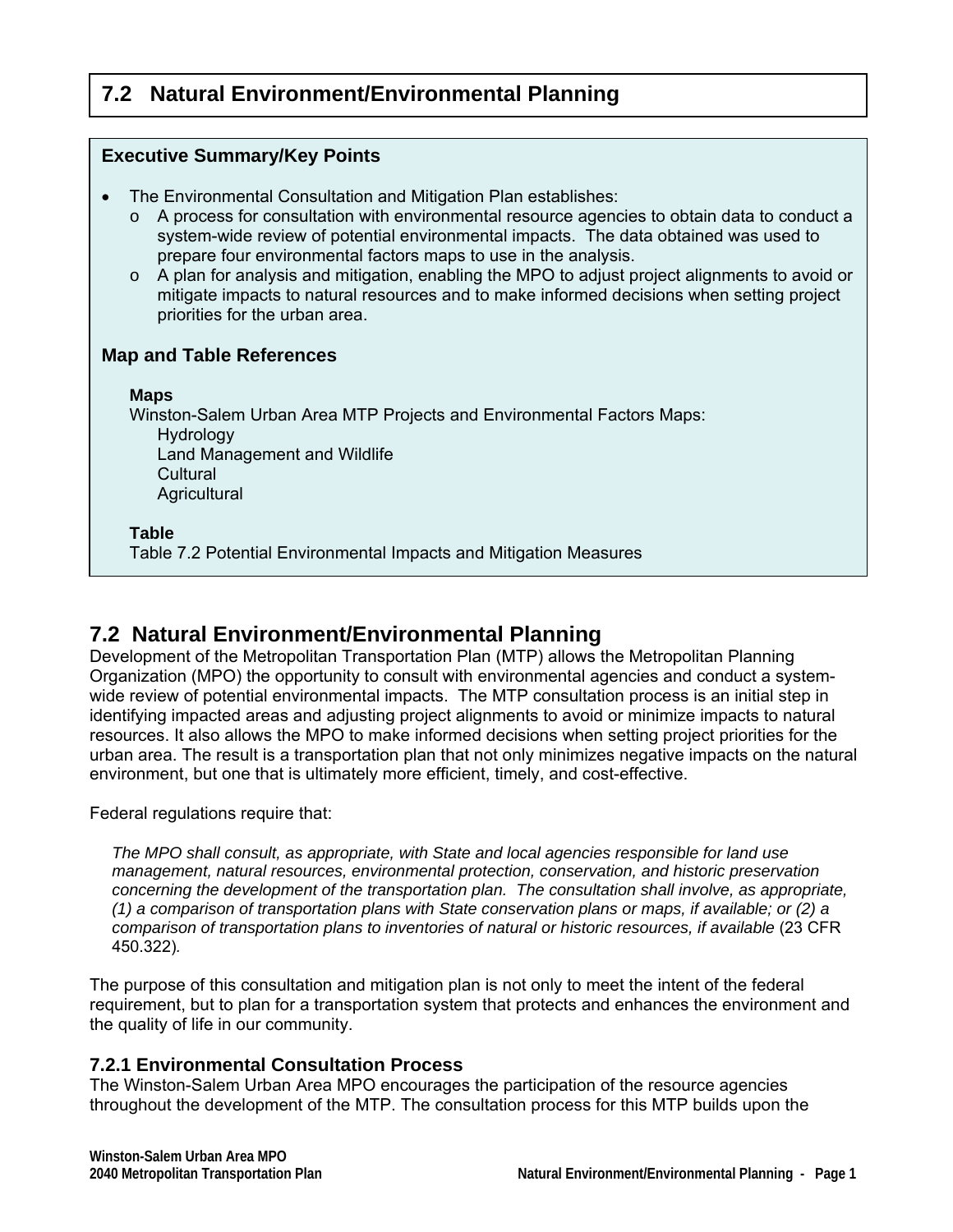consultation process started in 2007 for development of the 2035 LRTP adopted in 2009. Unless otherwise outlined, the consultation process will be as follows:

- During the development of the MTP, resource agencies listed on the Resource Agency Contact List (**Appendix 7.2 A** of this chapter) will be contacted to provide input during the following plan milestones:
	- Development of tools and data needed
	- Development of base year and future year data
	- Development of draft plan
	- Adoption of final plan

*Note: Every agency will not be contacted for every milestone, but at the milestones where agency input will be significant.* 

- The Winston-Salem Area Urea MPO will compare the proposed transportation plan to available maps, inventories, plans, policies and strategies as provided by the agency contacts. The MPO will provide the resource agencies with an opportunity for review and comment prior to decision points that might rely upon said data.
- The Winston-Salem Area Urea MPO will provide the resource agencies with an outline or schedule for the development of the MTP.
- The Winston-Salem Area Urea MPO will use email, the MPO website, the US Postal Service, telephone, private face-to-face and/or public meetings to ensure that our process is accessible to resource agencies.
- The Winston-Salem Area Urea MPO will provide written or email notice to the resource agencies of upcoming public review meetings or public comment periods being held on the draft MTP and air quality conformity process (if applicable).
- Documentation of resource agency contacts and any comments received by the MPO will be included in **Appendix 7.2 B** of this chapter. A summary of comments received and the changes made to the MTP and/or the analysis and mapping as a result of the resource agency comments is included below in this chapter under the heading "Summary of Resource Agency Comments."

#### **Resource Agency Contact List**

A Resource Agency Contact List was first compiled with assistance from the Federal Highway Administration (FHWA) and the Piedmont Authority for Regional Transportation (PART) in 2007 for development of LRTP adopted in 2009. The list was updated and extended by Winston-Salem Urban MPO in 2012 and 2013 for the 2035 LRTP Update and again in 2015 for this 2040 MTP. The updated **Resources Agency Contact List** is included as **Appendix 7.2 A** of this chapter.

#### **Consultations for 2040 Plan Development**

Environmental resource agencies marked with one asterisk (\*) on the Resource Agency Contact List were contacted via email in June 2015 to confirm or correct contact information and to request updates in data for mapping and analysis. The email also included a generalized schedule for completion of the draft 2040 plan. A sample email, along with summary of the responses with information about data and mapping sources is included in **Appendix 7.2 B**, **Consultation with Resources Agencies**. Based on the responses from the resources agencies, the contact list was updated and new data sources or links were identified to use to complete the environmental analysis and mapping for the environmental analysis of this 2040 plan.

Resource agencies were contacted again in July 2015 [marked with a pound sign (#)] when the environmental mapping and the draft plan was complete and asked to review and provide comments on the draft plan, particularly the Environmental Mapping discussed in this chapter. The comments received from resources agencies and Winston-Salem MPO staff responses are included in **Appendix 7.2 B** of this chapter.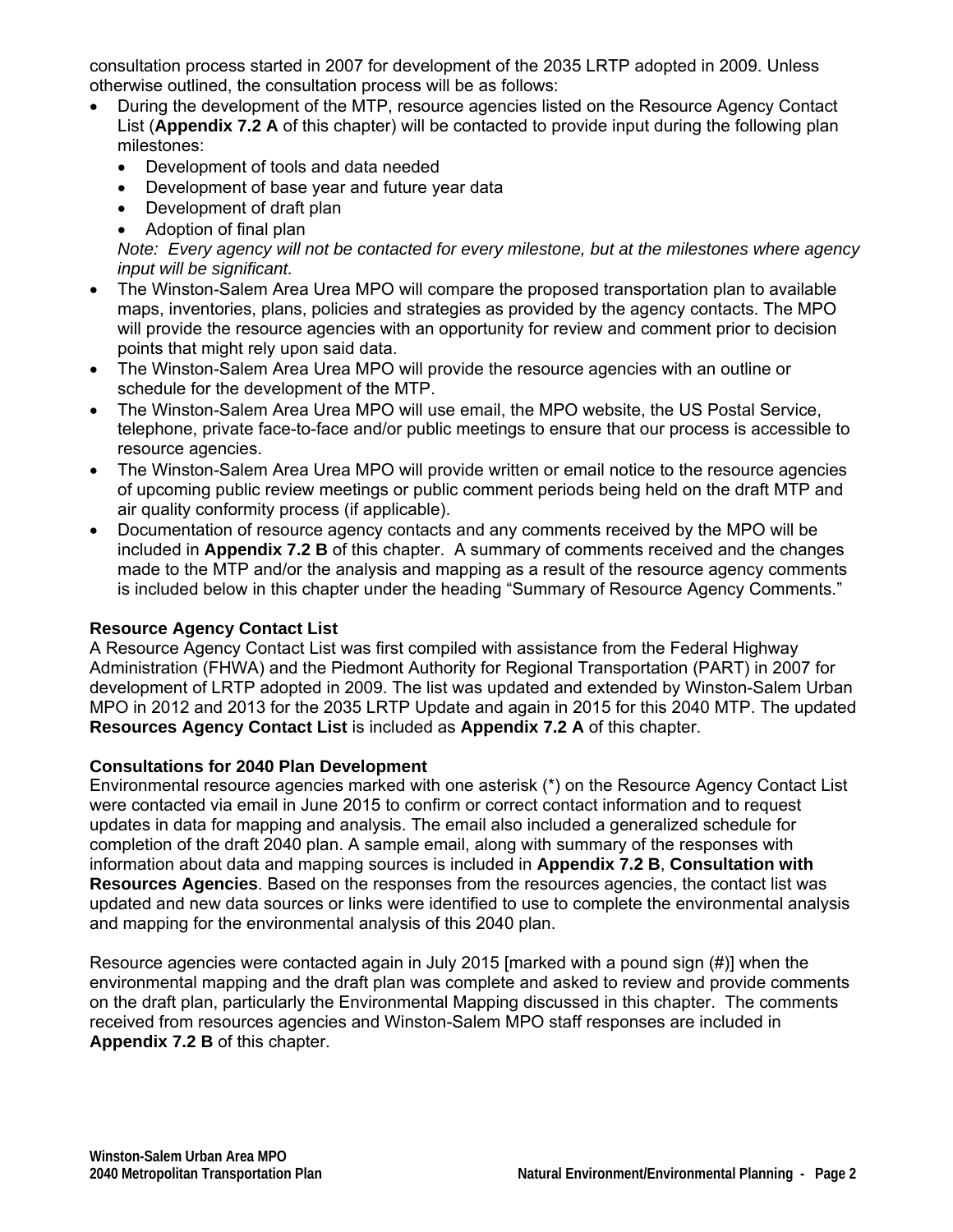## **Ongoing Consultation Efforts**

To integrate transportation planning with other community priorities, the Winston-Salem MPO has developed strong ongoing relationships with agencies responsible for land use planning, historic resource protection and air quality monitoring and permitting.

### **Land Use Planning**

The Winston-Salem Urban Area MPO has sought to integrate land use planning and transportation planning on an ongoing basis. The goals and objective of the 2040 MTP are based on those of the adopted land use plans of jurisdictions in the MPO, particularly the *Legacy 2030 Update,* the comprehensive plan adopted by Forsyth County and all its municipalities, including Winston-Salem. MPO staff contributed to the development of the *Legacy 2030 Update* and participated in the public involvement meetings for the plan. The MPO maintains a continuous consultation with land use planning organizations in the MPO area, as the planning directors for Winston-Salem and each of the

counties in the MPO (Forsyth, Davie, Davidson, and Stokes) serve as members of the MPO's Technical Coordinating Committee (TCC). In addition, representatives from the Winston-Salem and NC Departments of Transportation have a formal role in Winston-Salem/Forsyth County's development review process by serving on the development and site plan review committees.

#### **Historic Preservation**

In addition to consulting with the NC State Historic Preservation Office, the Winston-Salem MPO has developed an ongoing relationship with the Forsyth County Historic Resources Commission (HRC). In 2009, the MPO provided funding to the HRC to assist with the Forsyth County Architectural Survey Update Project which updated a 1981 survey, compiled information from surveys done since 1981

(primarily as part of transportation projects) and identified additional historic properties. All information was compiled into a database with digital photography and GPS coordinates, providing a GIS data layer of all inventoried properties.

Forsyth County<br>Historic Resources<br>Commission

## **Air Quality**

To fully integrate air quality impact analysis into the transportation process, the Winston-Salem Urban Area MPO has developed an ongoing consultation relationship with the Forsyth County Office of Environmental Assistance and Protection (FCOEAP), previously known as the Forsyth County Environmental Affairs Department (FCEAD). FCOEAP is the agency responsible for air quality

monitoring and permitting in Forsyth County. The Director of FCOEAP's Air Quality Program serves as a member of the TCC of the MPO. FCOEAP air quality staff provides a report for each TCC and TAC meeting informing the committees on air quality issues and local air quality performance. In the past, the MPO contracted with FCOEAP to complete the Air Quality Conformity Analysis for the MTP and the TIP Needs Priority List. Currently, the FCOEAP completes the air quality analysis for CMAQ grant proposals. A summary of the history of air quality in the Winston-Salem Urban Area provided by the FCOEAP is included in **Appendix 7.2 C, Air Quality History** of this chapter.



#### **Resource Agency Comments**

As discussed above, the Winston-Salem MPO consulted with resource agencies at various points in the MTP development process. Documentation of these consultations is included in **Appendix 7.2 B**. In June 2015, the MPO undertook a preliminary consultation, requesting updated contact information and data sources from resource agencies for this 2040 Plan. Most comments received were updates of contact persons. Some resource agencies provided updated data sources which were incorporated into the environmental factors maps for this 2040 Plan. Due to the increase in data layers, the Natural Features Environmental Factors Map was divided into two maps—a hydrology map and a land management & wildlife map, increasing the number of environmental factors maps from three to four.

**Winston-Salem Urban Area MPO**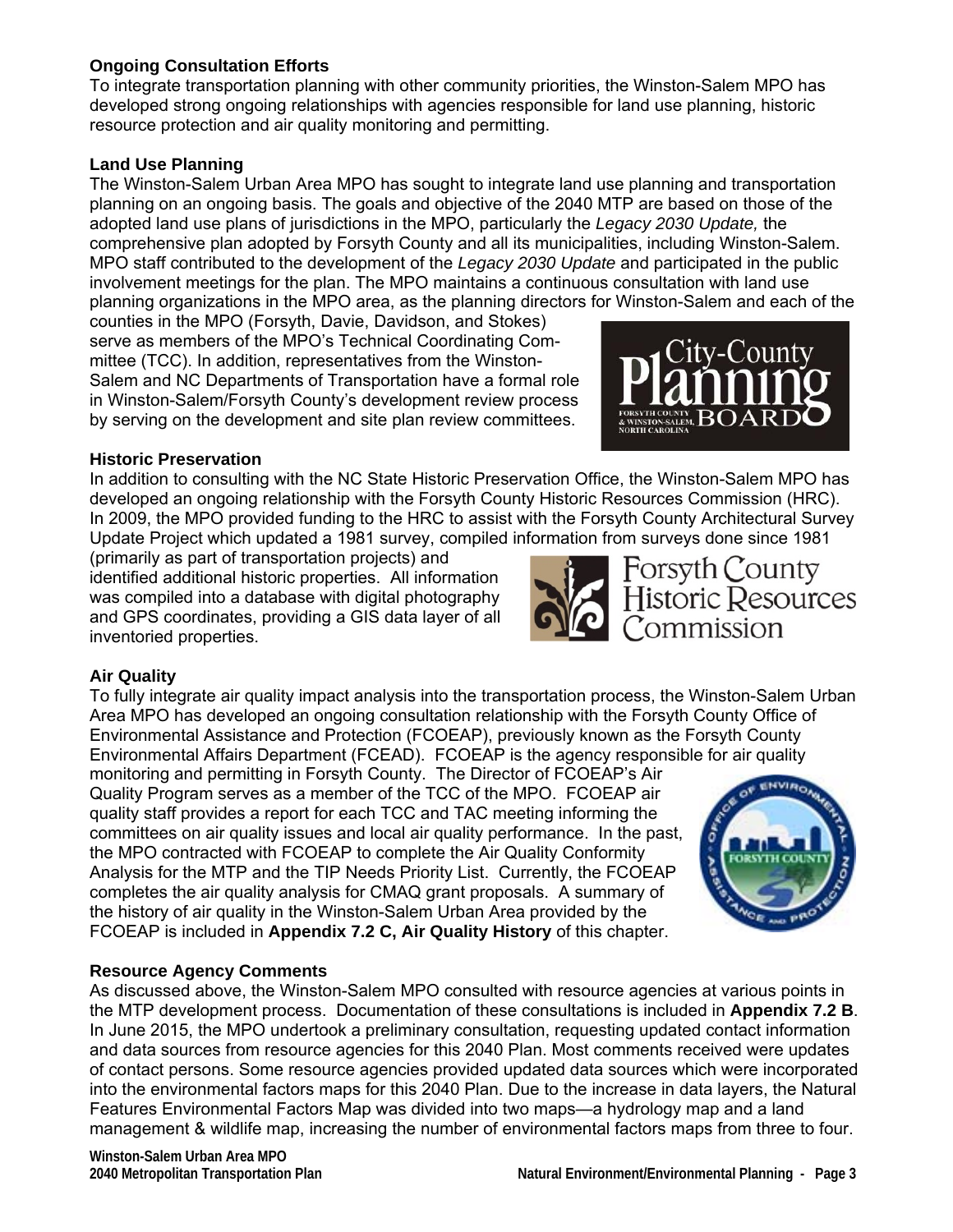The environmental resource agencies were contacted again in July 2015 when updated environmental mapping and a draft plan were available. The consultations and responses are documented in **Appendix 7.2 B**. Land use, transportation and development agencies included on the Resource Agency Contact List were also be contacted in July 2015 and asked for comments during the public comment period which rain from July 16 to August 20, 2015. The most detailed comments came from the USEPA Region 4 NEPA Program Office/NC Field Office and the North Carolina Wildlife Resources Commission. Based on their comments, the mitigation measures in Table 7.2 were extensively updated.

# **7.2.2 Environmental Analysis and Mitigation Plan**

### **General**

Assessment of the impacts of specific transportation projects on communities and the natural environment has long been an element of project development, environmental documentation, and facility design. Federal law also includes requirements for planning-level environmental review.

Accordingly, this section discusses the MPO's generalized analysis of potential environmental impacts and identifies potential mitigation strategies to restore or maintain environmental functions affected by projects. It also summarizes the MPO's consultation with federal and state environmental regulatory agencies relative to the plans, inventories, policies, and concerns.

A preliminary environmental impact screening can identify potentially serious impacts that could end up stopping a project. Recognizing such issues at the earliest stage of planning provides the opportunity to avoid or mitigate undesirable impacts through modification or elimination of the project. Early "fatal flaw" analysis of this type helps reduce the possibility that subsequent, more detailed analyses will uncover unexpectedly serious environmental impacts. This approach helps reduce the risks that are inherent in an uncertain planning process, and helps ensure that time and resources are not expended unnecessarily.

A systems-level environmental screening allows consideration of the interactions between various projects. Rarely does a project stand independent of other projects. The combined impacts of several projects can vary substantially from the sum of each project's individual impacts. Similarly, modification or elimination of one project due to environmental considerations can significantly alter the performance and impacts of other projects. It is important to be able to assess project impacts in the context of the entire MTP.

Although system-level environmental screening does not substitute for detailed, project-specific review, this assessment can identify and highlight issues requiring further analysis. This knowledge not only reduces the likelihood of unexpected environmental impacts; it allows future environmental studies to focus on critical issues. The result is a transportation plan that not only minimizes negative impacts on the natural and man made environments, but one that is ultimately more efficient, timely, and cost-effective.

This environmental screening process and its results reflect the reality that the overwhelming majority of the recommended MTP's environmental impacts are associated with roadway projects. Once a few critical decisions are made, constraints on roadway cross sections and alignments (due to safety factors and design criteria) limit opportunities to avoid or reduce these negative impacts.

Sidewalks and bicycle facilities are much more limited in the magnitude of their environmental and community impacts, due to smaller cross-sections and greater flexibility in design. Furthermore, pedestrian and bicycle facilities are most often built in conjunction with roadway facilities, and have only marginal environmental impacts beyond those of the roadway itself. Bicycle and pedestrian travel is also inherently less disruptive to the environment than travel by automobile, especially with respect to air pollution, noise, and energy consumption.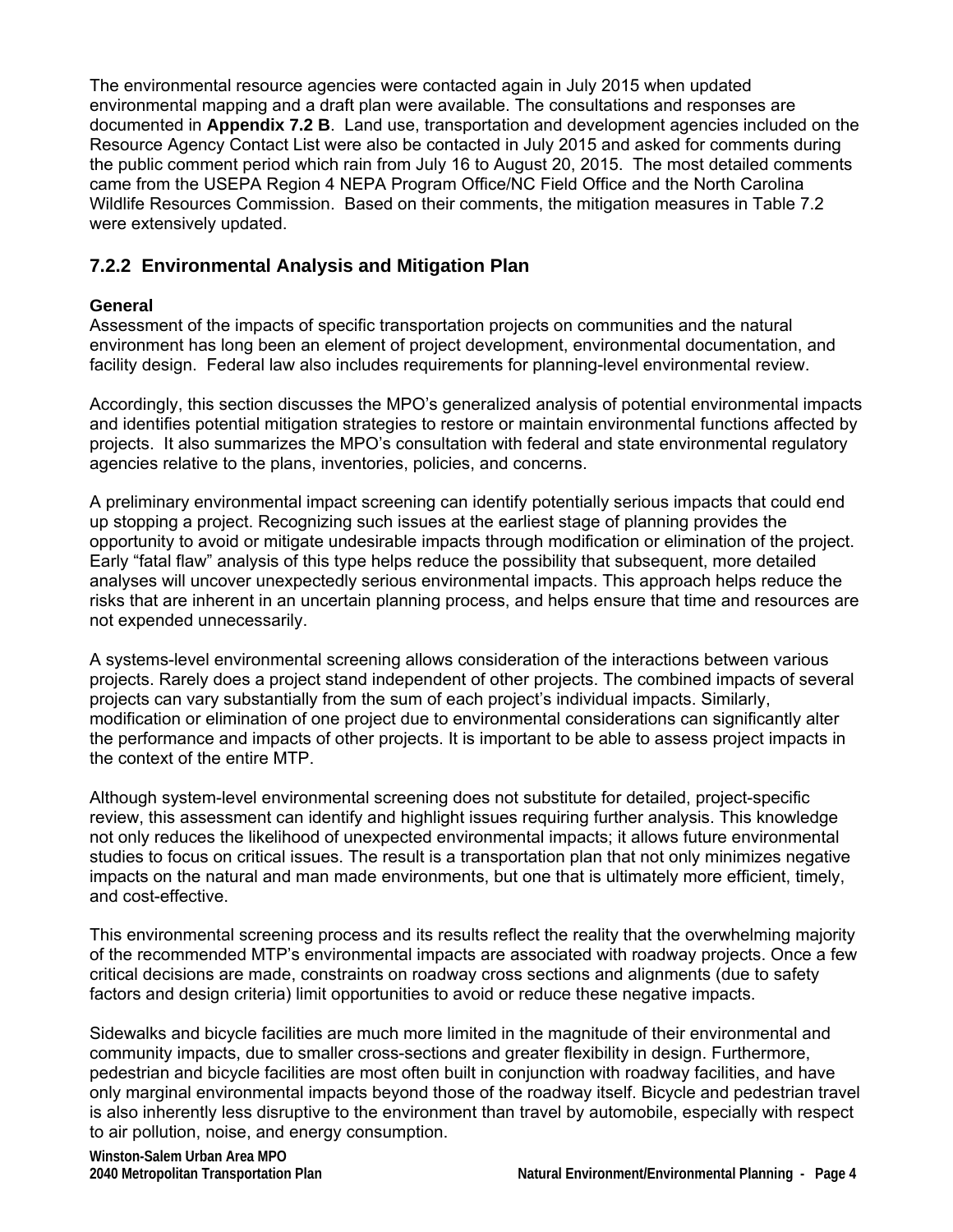Most of the transit elements in the MTP are associated with bus route and service expansions, which typically involve no new construction, and have minimal negative impacts on either natural or manmade environments. In general, transit impacts tend to be positive, in that increased service tends to reduce vehicle-miles traveled and typically improves accessibility in disadvantaged neighborhoods. It is difficult to identify environmental impacts for these facilities in the context of this MTP update. Specific studies are needed to assess the impacts of these transit systems.

#### **Environmental Screening Analysis**

A generalized screening was performed to assess the potential environmental impacts of the roadway projects recommended for inclusion in the Winston-Salem Urban Area 2040 MTP.

To identify environmentally sensitive areas/features for analysis, the Winston-Salem Urban Area MPO used existing GIS data and consulted with resource agencies for their recommendations of additional data sets to use for analysis. The data used for this preliminary screening analysis was obtained through various sources including (but not limited to) local government databases (Winston-Salem and Forsyth County), NCOneMap's website, the North Carolina Floodplain Mapping Program, the National Hydrography Dataset, the NC Wildlife Commission's Green Growth Toolbox data set, and resource agency websites. Sources are listed on the Resource Agency Contact List in **Appendix 7.2 A** of this chapter.

The analysis consisted of overlaying project alignments and locations onto maps depicting sensitive natural, cultural and agricultural resources. Because of the extent and diversity of data available, four separate environmental factors maps have been prepared for the 2040 Plan: hydrology; land management and wildlife; cultural; and agricultural. These maps are located at the end of this Section 7.2. The previous long range transportation plan, the 2035 Plan, had only three environmental factors maps (Natural, Cultural and Agricultural); however, due to the increase in data layers recommended by resource agencies, the natural features map was divided into two maps—a hydrology map and a land management & wildlife map.

The following environmental factors were included on the maps and in the analysis:

#### **Hydrology Factors Map**

- Rivers & Streams
- Lakes & Ponds
- 303(d) Listed Streams
- Floodplains
- Wetlands (National Wetlands Inventory)
- State-mandated Regulated Water Supply **Watersheds**
- EEP Targeted Watersheds
- Jordan Riparian Buffers
- Randleman Riparian Buffers

#### **Agricultural Factors Map**

- Agricultural Soils Assessment Levels
- Voluntary Agriculture District
- Farmland Preservation Properties

#### **Land Management & Wildlife Factors Map**

- Hazardous Waste Sites
- Active Permitted Landfills
- Land Trust Conservation Properties
- Land Managed for Conservation & Open Space
- Conservation Tax Credit Properties
- Natural Heritage Program Areas and Element Occurrences
- Relative Conservation Value (based on biodiversity and habitat assessment)

#### **Cultural Factors Map**

- National Register Listed, Eligible and Study Districts
- Schools & Parks

MPO staff reviewed each proposed MTP project and determined whether a significant environmental impact was anticipated based on the mapped information. Projects determined likely to have significant impacts were identified with an "E" in the "Other Significant Factors" column of the Street and Highway Project lists by horizon year (2013, 2021, 2030, and 2040) in Chapter 3.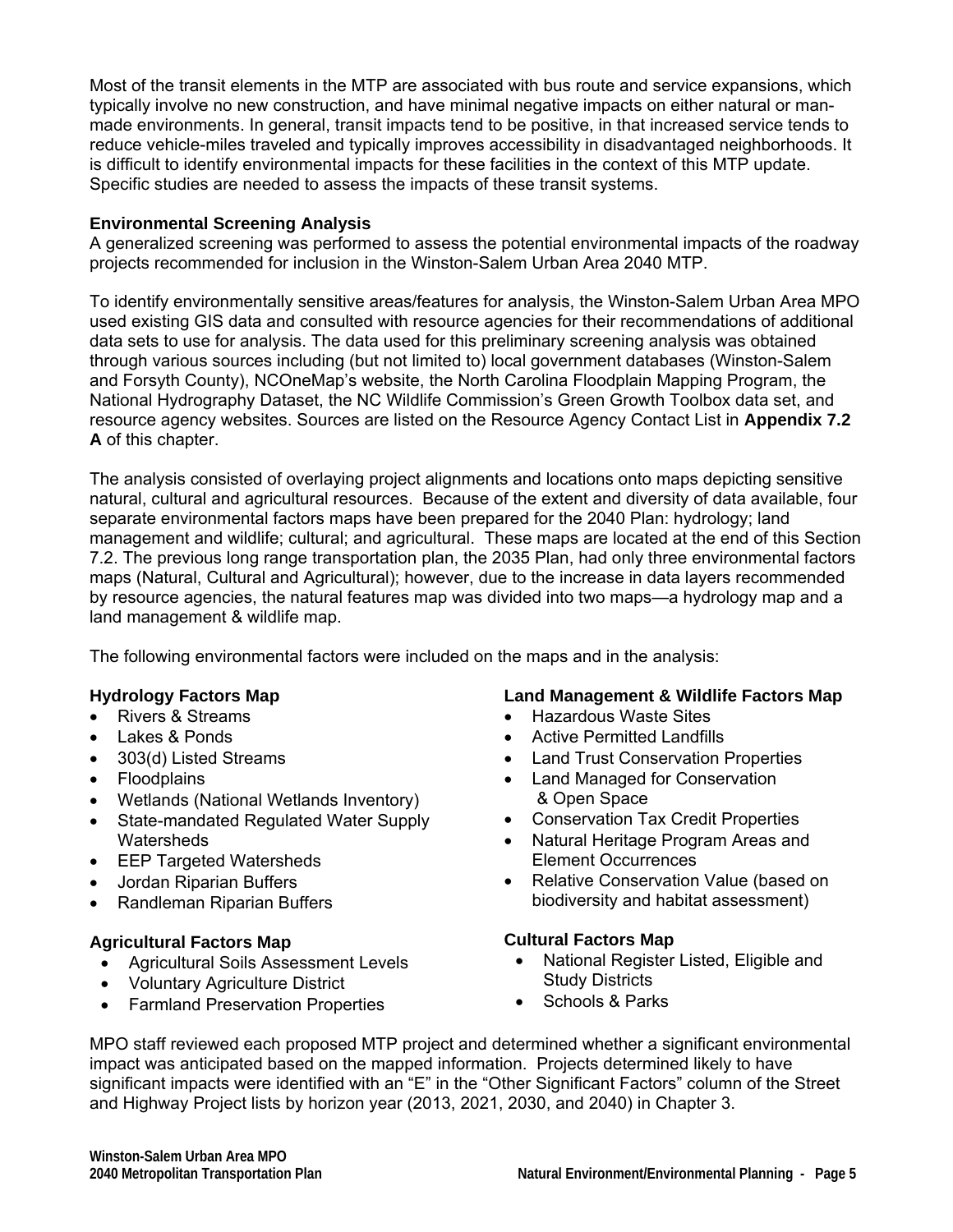Since this was a system-wide, planning-level screening, no formal field investigation was conducted, and screening was performed only on those features for which GIS coverage was available. The screening process allows early identification of impacts and areas of uncertainty that will need to be investigated more as a particular project moves forward through detailed planning and design. For some of the projects in the MTP, environmental studies based on federal guidelines are already underway or completed. When a project is ready to move from the MTP into the design/engineering phases, the project sponsor will conduct any necessary analysis as required by State and federal regulations.

# **Environmental Mitigation**

### **General**

Since the transportation planning activities of the MPO are regional in scope, this environmental mitigation discussion does not focus on each individual project within the Long Range Transportation Plan but rather offers a summary of environmentally mitigation strategies that could be considered in an effort to minimize any negative affect that a project may have on an environmentally sensitive area.

Specifically, federal regulations instruct state DOTs and MPOs to include in their long range transportation plans (MTP) and transportation improvement programs (TIP) the following:

*a discussion of the environmental mitigation activities and potential areas to carry out these activities, including activities that may have the greatest potential to restore and maintain the environmental functions affected by the metropolitan transportation plan. The discussion shall be developed in consultation with federal, state and tribal land management, wildlife and regulatory agencies.* 

In order to meet these requirements, it is essential to know how federal regulations actually define mitigation:

- Avoiding the impact altogether by not taking a certain action or parts of an action.
- Minimizing impacts by limiting the degree or magnitude of the action and its implementation.
- Rectifying the impact by repairing, rehabilitating, or restoring the affected environment.
- Reducing or eliminating the impact over time by preservation and maintenance operations during the life of the action.
- Compensating for the impact by replacing or providing substitute resources or environments. (Source: 40 CFR 1508.20)

An ordered approach to mitigation, known as "sequencing," involves understanding the affected environment and assessing transportation effects throughout project development. Effective mitigation starts at the beginning of the environmental process, not at the end. Mitigation must be included as an integral part of the alternatives development and analysis process.

#### **SEQUENCING:**  AVOID ► MINIMIZE ► REPAIR/RESTORE ► REDUCE OVER TIME ► COMPENSATE

FHWA's mitigation policy states: Measures necessary to mitigate adverse impacts will be incorporated into the action and are eligible for Federal funding when the Administration determines that:

- The impacts for which mitigation is proposed actually result from the Administration action; and
- The proposed mitigation represents a reasonable public expenditure after considering the impacts of the action and the benefits of the proposed mitigation measures. In making this determination, the Administration will consider, among other factors, the extent to which the proposed measures will assist in the compliance with a Federal statute, Executive Order, or Administration regulation or policy. (Source: 23 CFR 771.105(d))

#### **Mitigation Strategy & Measures**

**Winston-Salem Urban Area MPO 2040 Metropolitan Transportation Plan Natural Environment/Environmental Planning - Page 6** The Winston-Salem Area MPO is committed to minimizing and mitigating the negative affects of transportation projects on the natural and built environments in order to preserve our quality of life. In doing so, the MPO recognizes that not every project will require the same type or level of mitigation.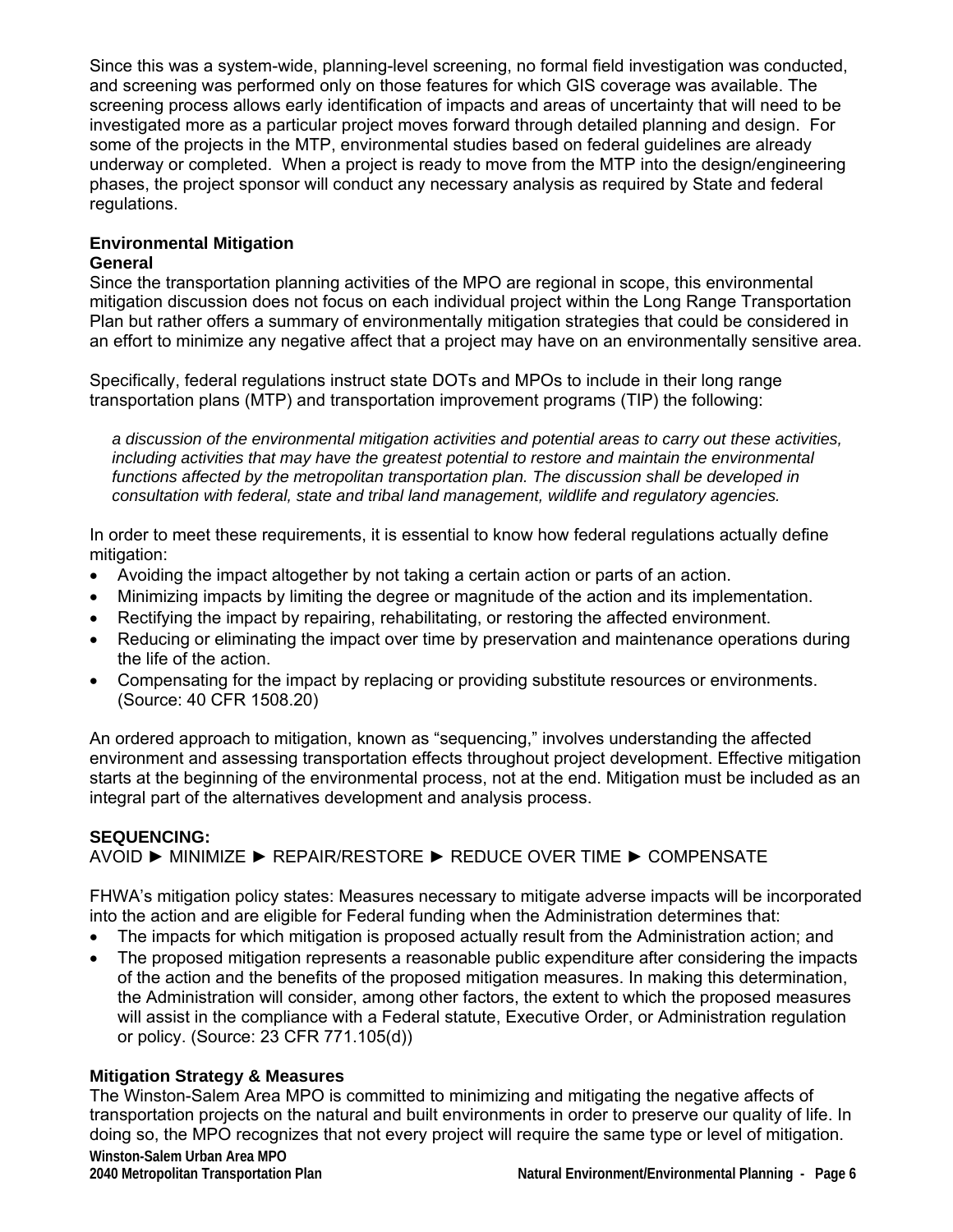Some projects, such as new roadways and roadway widening, involve major construction with considerable earth disturbance. Others, like intersection improvements, street lighting, and resurfacing projects, involve minor construction and minimal, if any, earth disturbance. The mitigation efforts used for a project will be based upon how severe the impact on environmentally sensitive areas is expected to be.

The following three-step process is used to determine the type of mitigation strategy to apply for any given project:

- 1. Identify and confirm environmentally sensitive areas throughout the project study area.
- 2. Determine how and to what extent the project will impact these environmentally sensitive areas.
- 3. Develop and review appropriate mitigation strategies to lessen the impact these projects have on the environmentally sensitive areas.

The three-step mitigation planning process is designed to solicit public input and offer alternative designs or alignments and mitigation strategies for comment by the environmental review agencies, MPO, and local governments. To the extent possible, transportation projects should minimize off-site disturbance in sensitive areas, develop strategies to preserve air and water quality, limit tree removal, minimize grading and other earth disturbance, provide erosion and sediment control, and limit noise and vibration. Where feasible, alternative designs or alignments are developed that would lessen the project's impact on environ-mentally sensitive areas. For major construction projects, such as new roadways, or for projects that may have a region-wide environmental impact, a context sensitive solution process with considerable public participation and alternative design solutions should be used to lessen the impact of the project.

The table below details mitigation activities and measures that should be considered when dealing with environmental impacts during the project development phase. Some of the mitigation measures listed are added based on consultation with resources agencies.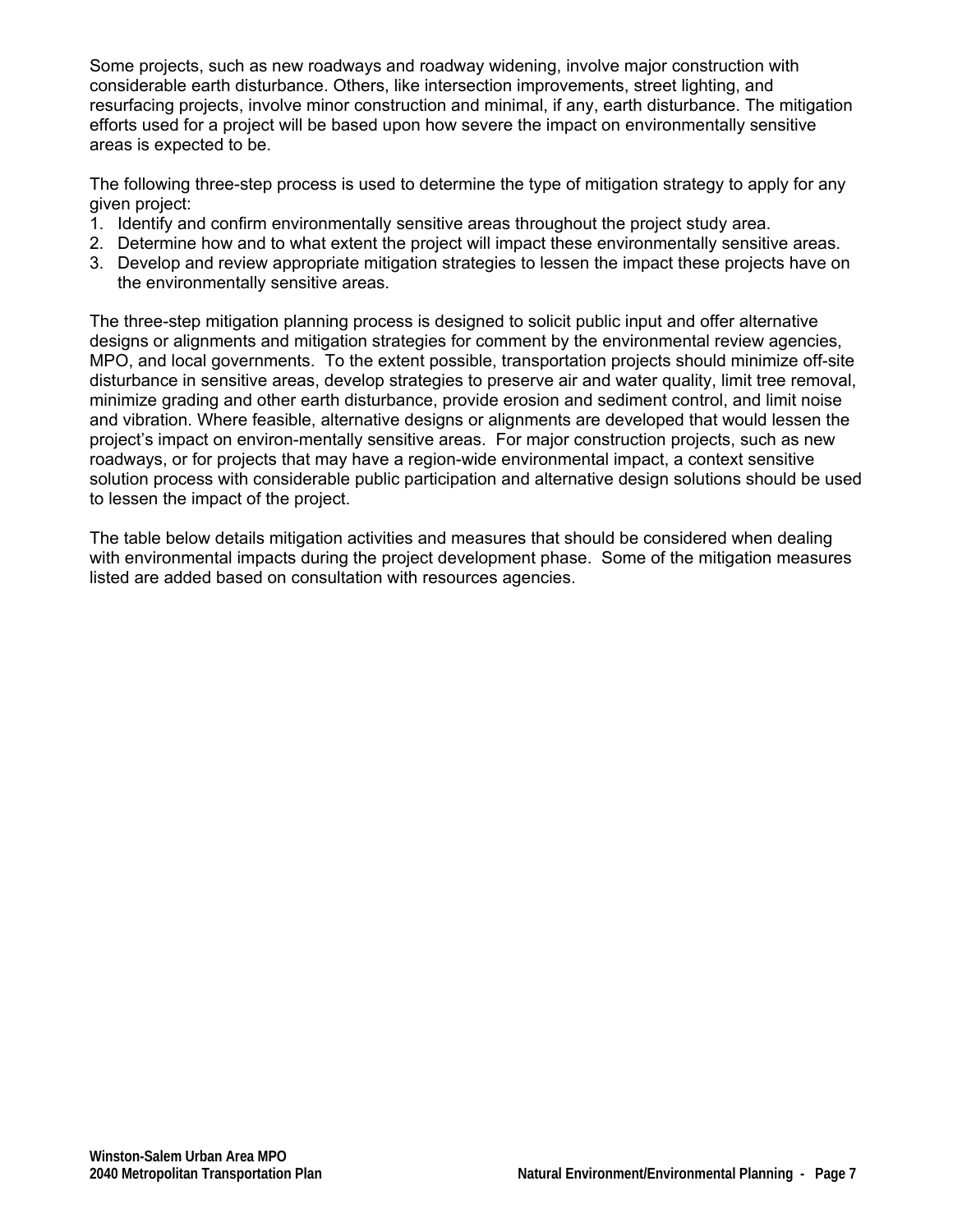| <b>Impacts</b>               | <b>Avoidance/Minimization/Mitigation Measures</b>                                           |
|------------------------------|---------------------------------------------------------------------------------------------|
| Air Quality                  | Designate pedestrian/Transit Oriented Development areas                                     |
|                              | Adopt local air quality mitigation fee program                                              |
|                              | Develop energy efficient incentive programs                                                 |
|                              | Adopt air quality enhancing design guidelines                                               |
| Archaeological               | Design modifications to avoid area                                                          |
|                              | Archaeological excavation                                                                   |
|                              | <b>Educational activities</b>                                                               |
| Community Impacts            | Bridge community                                                                            |
|                              | <b>Sidewalks</b>                                                                            |
|                              | <b>Bike lanes</b>                                                                           |
|                              | Develop recreational areas                                                                  |
|                              | Traffic calming                                                                             |
|                              | Oral history project                                                                        |
| <b>Environmental Justice</b> | Property owners paid fair market value for property acquired                                |
| Communities                  | Residential and commercial relocation                                                       |
| Farmland                     | Protect one to one farmland acre for every acre converted                                   |
|                              | Agricultural conservation easement on farmland                                              |
|                              | Compensation                                                                                |
| <b>Fragmented Animal</b>     | Wildlife crossing structures, including overpasses or underpasses, that facilitate movement |
| <b>Habitats</b>              | of terrestrial and aquatic species through the landscape                                    |
|                              | Other innovative wildlife crossings and design measures                                     |
|                              | Native plant species to provide habitat for native insects and animal species; control of   |
|                              | invasive species infestations                                                               |
|                              | Regional and county-wide conservation plans                                                 |
|                              | Adoption of zoning, ordinances, and development standards that protect connected natural    |
|                              | areas                                                                                       |
| <b>Historic Sites</b>        | Relocation of historic property                                                             |
|                              | Design modification                                                                         |
|                              | Landscaping to reduce visual impacts                                                        |
|                              | Photo documentation                                                                         |
|                              | Historic archival recording to present information to the public                            |
| Light Impacts                | Lens color                                                                                  |
|                              | Direction of lighting                                                                       |
|                              | Low level lighting                                                                          |
|                              | Use of lighting that illuminates roadways while protected natural nighttime environment for |
|                              | humans and wildlife                                                                         |
| Noise                        | Depressed roads                                                                             |
|                              | Noise barriers                                                                              |
|                              | Planting trees                                                                              |
|                              | Construct tunnels                                                                           |
| Park Impacts                 | Construct bike/pedestrian pathways                                                          |
|                              | Dedicate land                                                                               |
|                              | Compensation for park dedication fees                                                       |
|                              | Replace impaired functions                                                                  |
| <b>Streams</b>               | Crossing minimization                                                                       |
|                              | Stream restoration                                                                          |
|                              | Vegetative/forested buffer zones-undisturbed and forested along perennial streams;          |
|                              | vegetated along intermittent streams.                                                       |
|                              | Native plant species in riparian areas to provide habitat for native insects and animal     |
|                              | species; control of invasive species infestations.                                          |
|                              | Strict erosion and sedimentation control measures                                           |
|                              | Best management practices for stormwater management, particularly with potential impact     |

# **Table 7.2 Potential Environmental Impacts and Mitigation Measures**